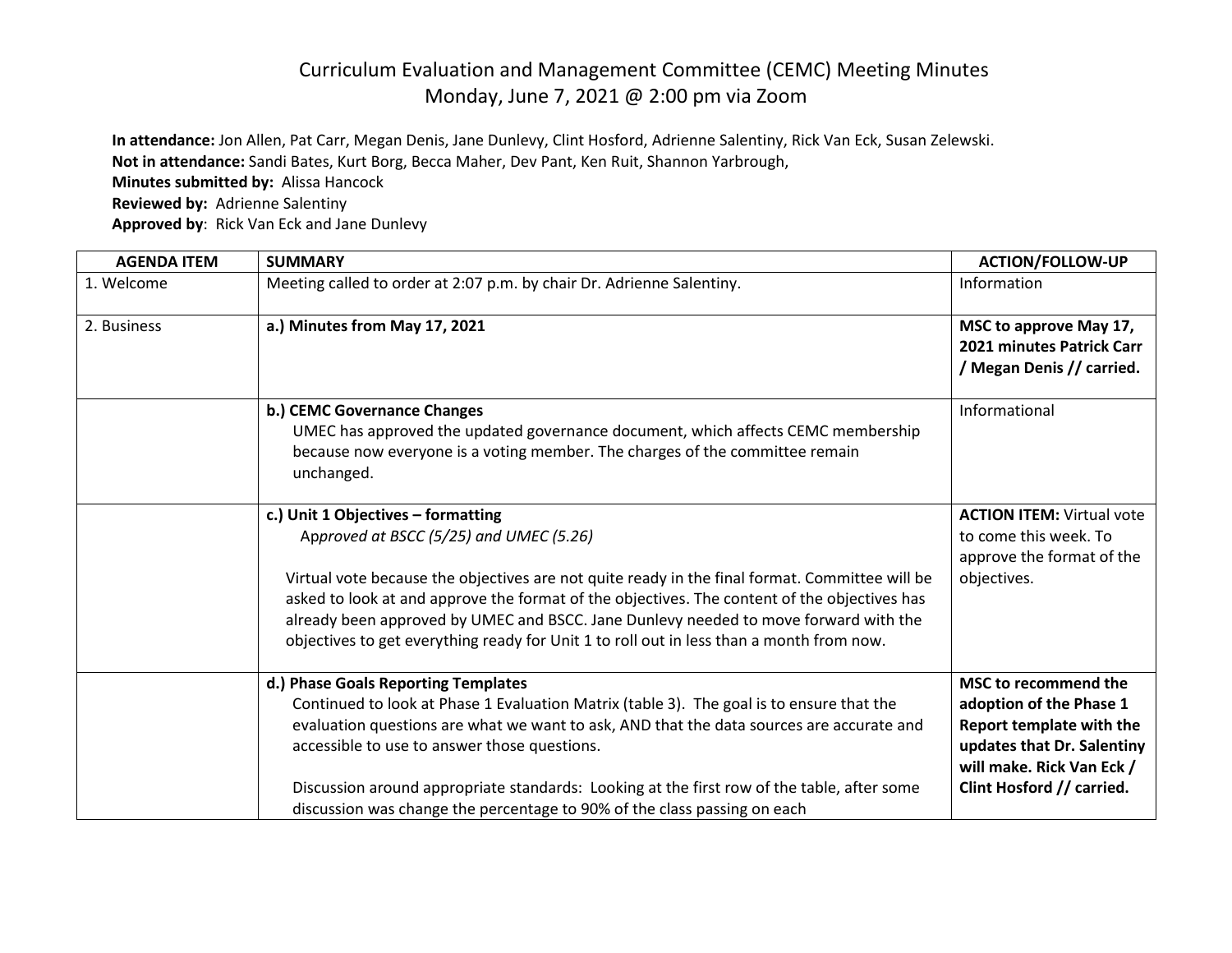## Curriculum Evaluation and Management Committee (CEMC) Meeting Minutes Monday, June 7, 2021 @ 2:00 pm via Zoom

| domain/competency directly taught and assessed within phase 1. Also, updated the<br>percentages for survey scores if they are not within 15% of national scores or 30% of the<br>highest possible score for when we need to assess.<br>In row two, after much discussion of what is needed and what might be redundant in our<br>evaluations and with the thresholds we are outlining for ourselves. We removed number 1 &<br>2 in the Threshold column because with a little rewording of the other made these<br>redundant. For redundancies, the threshold used last year in the Gaps and Redundancies<br>report was to review any event tagged with the same competency more than 50 times. We<br>retained this number in this table.<br>Dr. Adrienne Salentiny will update the table and template for phase 1 based on discussion |               |
|----------------------------------------------------------------------------------------------------------------------------------------------------------------------------------------------------------------------------------------------------------------------------------------------------------------------------------------------------------------------------------------------------------------------------------------------------------------------------------------------------------------------------------------------------------------------------------------------------------------------------------------------------------------------------------------------------------------------------------------------------------------------------------------------------------------------------------------|---------------|
| today.<br>a.) Curriculum as a Whole Report updates: This will remain a standing item until we feel it has                                                                                                                                                                                                                                                                                                                                                                                                                                                                                                                                                                                                                                                                                                                              | Informational |
| been addressed.<br>a. Keyword tagging<br>b. Assessment question mapping.<br>c. Objectives update: rewrite, unit design spreadsheet, and using objectives to<br>tag events.<br>We have a Phase 1 MedEd student working on combining information from several                                                                                                                                                                                                                                                                                                                                                                                                                                                                                                                                                                            |               |
| different groups/people have been working on into a single comprehensive list for us.<br>There is no deleting or altering of our shared drive documents; the student was provided<br>local copies of the documents he needs to do this work.                                                                                                                                                                                                                                                                                                                                                                                                                                                                                                                                                                                           |               |
| Future agenda item:<br>Where and when we are asking students for their perception of their learning.                                                                                                                                                                                                                                                                                                                                                                                                                                                                                                                                                                                                                                                                                                                                   | Informational |
| <b>Future Tasks:</b><br>1. Ongoing activities to course level objectives, gaps, redundancies, and the curricular<br>change process<br>2. Review Element 7.2                                                                                                                                                                                                                                                                                                                                                                                                                                                                                                                                                                                                                                                                            | Information   |